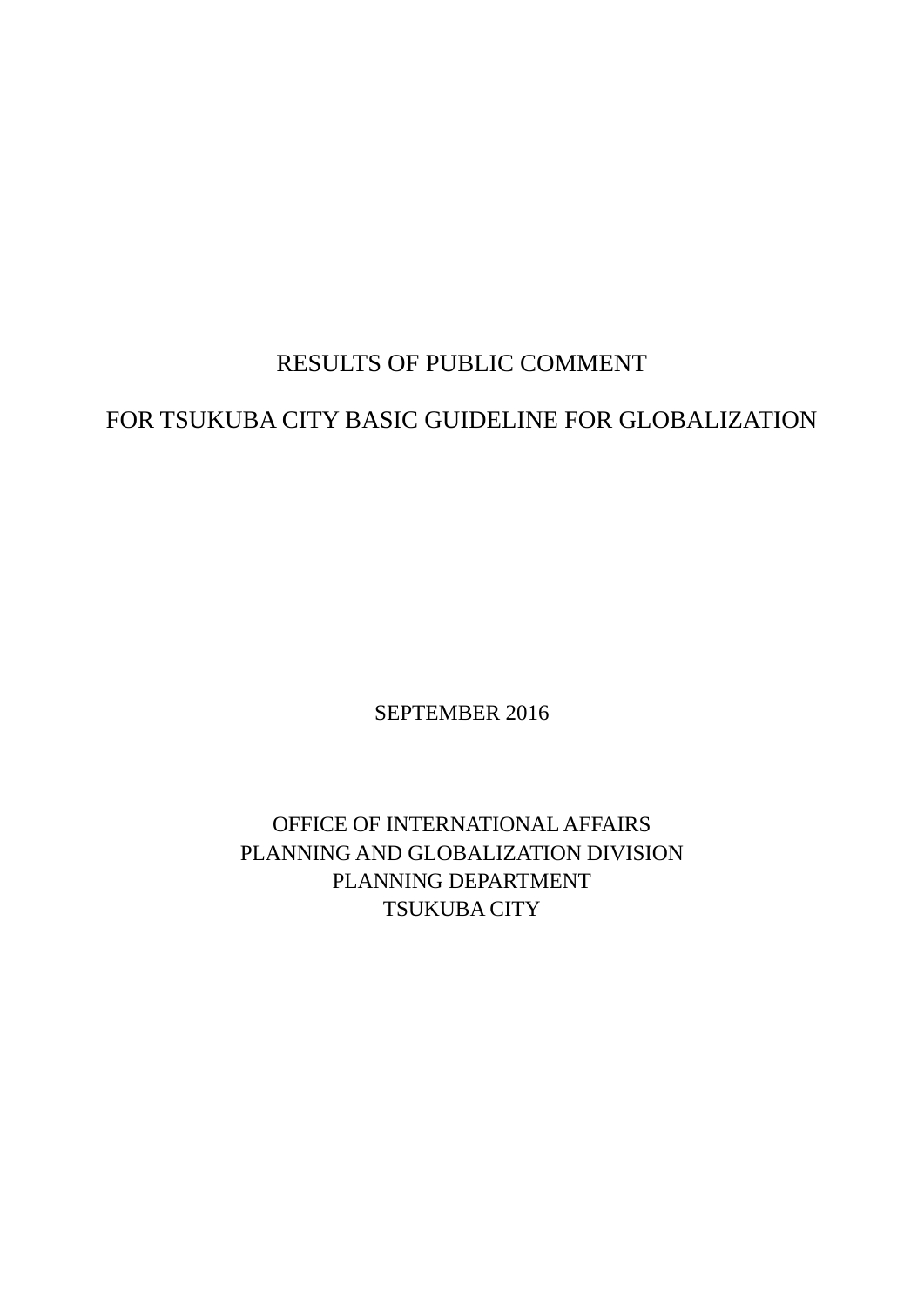# **■COLLECTED RESULTS**

As a result of the opinion collection on the proposal for Tsukuba City Basic Guideline for Globalization from July 6 to August 4, 2016, we collected eight opinions from one person. Arranging the opinions by categories and reviewing each issues we made summaries as needed.

| The table shows how opinions were collected. |  |  |  |  |  |  |  |
|----------------------------------------------|--|--|--|--|--|--|--|
|----------------------------------------------|--|--|--|--|--|--|--|

|                        | Number of People Who    |
|------------------------|-------------------------|
| Method of Submission   | <b>Offered Opinions</b> |
| In person              |                         |
| Postal mail            |                         |
| E-mail                 |                         |
| <b>FAX</b>             |                         |
| Online submission form |                         |
| Total                  |                         |

### **■**SUMMARY OF OPINIONS AND CITY'S VIEWS

### **SUPPORT FOR FOREIGNERS' DAILY LIFE**

| No. | <b>OPINION</b> (Summary)           | Number of Opinions | <b>CITY'S VIEW</b>                         |
|-----|------------------------------------|--------------------|--------------------------------------------|
|     | More information on doctors who    |                    | When foreigners visit the city hall for    |
|     | speak foreign languages is needed. |                    | moving-in procedures, we distribute        |
|     |                                    |                    | booklets and brochures on necessary        |
|     |                                    |                    | information to live in Tsukuba. One of     |
|     |                                    |                    | them is Living in Tsukuba (English and     |
|     |                                    |                    | Chinese editions are available), which is  |
|     |                                    |                    | a booklet on daily life information for    |
|     |                                    |                    | foreigners, edited by the city.<br>It      |
|     |                                    |                    | includes a list of major hospitals/clinics |
|     |                                    |                    | in Tsukuba City with their foreign         |
|     |                                    |                    | languages services with their language     |
|     |                                    |                    | skill levels.                              |
|     |                                    |                    | Living in Tsukuba can be downloaded        |
|     |                                    |                    | from the city's multilingual websites      |
|     |                                    |                    | and is distributed in the city hall on     |
|     |                                    |                    | demand. However, we will improve           |
|     |                                    |                    | such services by actively providing        |
|     |                                    |                    | more information on doctors who speak      |
|     |                                    |                    | foreign languages as well as offering      |
|     |                                    |                    | volunteer medical interpretation services  |
|     |                                    |                    | cooperating with Tsukuba International     |
|     |                                    |                    | Association.                               |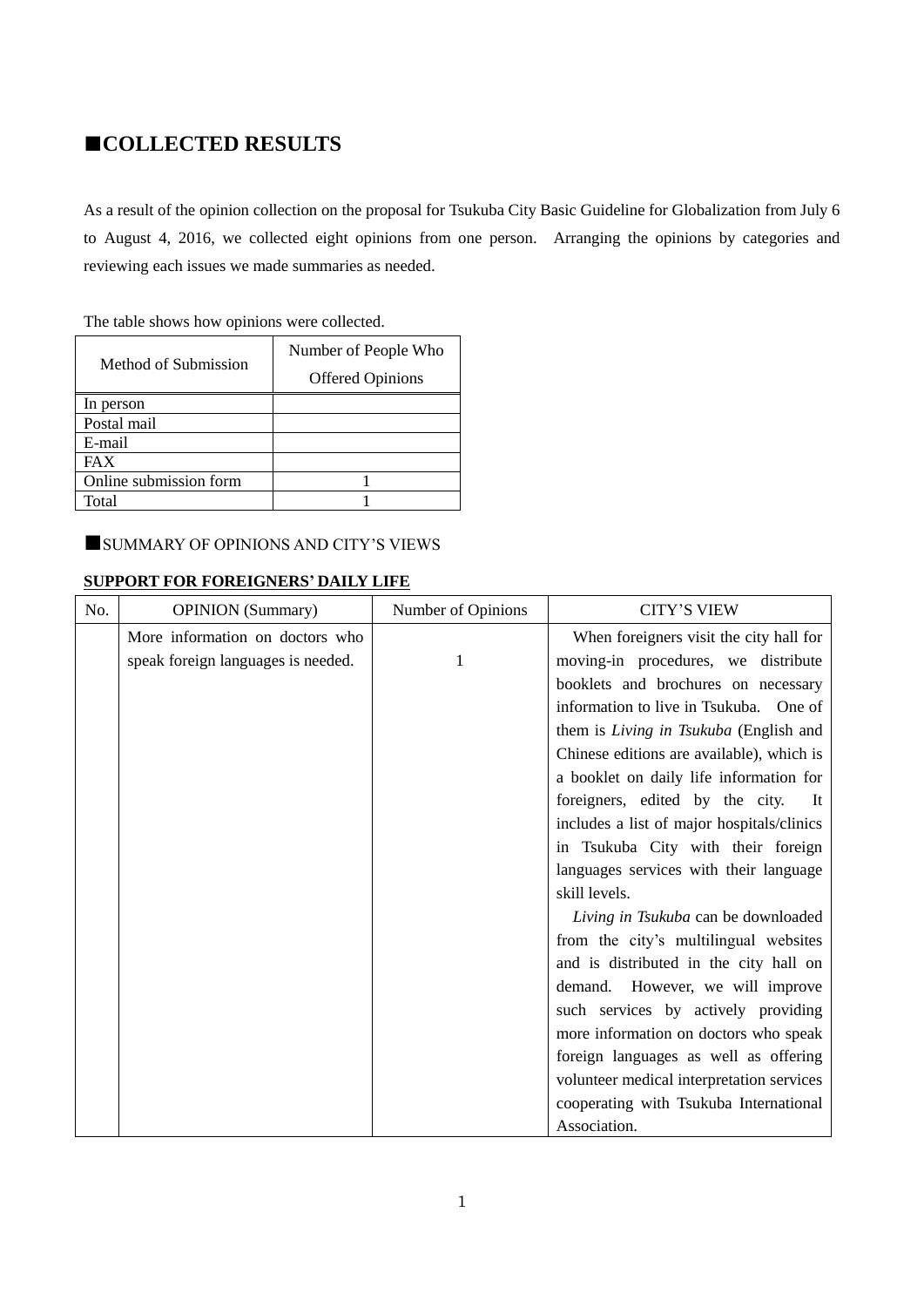## **INTERNATIONAL BUSINESS EXPANSION**

| No.            | <b>OPINION</b> (Summary)                                                                                                                                                         | Number of Opinions | <b>CITY'S VIEW</b>                                                                                                                                                                                                                                                                                                                                                                                                                                                                                                                                                                                        |
|----------------|----------------------------------------------------------------------------------------------------------------------------------------------------------------------------------|--------------------|-----------------------------------------------------------------------------------------------------------------------------------------------------------------------------------------------------------------------------------------------------------------------------------------------------------------------------------------------------------------------------------------------------------------------------------------------------------------------------------------------------------------------------------------------------------------------------------------------------------|
| $\overline{2}$ | The<br>city needs to<br>job<br>create<br>opportunities for foreigners since<br>understanding foreign cultures and<br>international<br>promotes<br>customs<br>business expansion. | 1                  | In many cases foreigners who move<br>into Tsukuba City already have positions<br>of researchers or are participating in<br>Technical Internship Program.<br>However, universities report us that<br>international students have difficulty<br>getting jobs.<br>In 2015, we started organizing a job<br>interview assembly for new graduates in<br>which a number of companies<br>participated in to encourage them to<br>work and settle in the city. Foreign<br>graduates have attended.<br>We will revise the contents of support<br>for foreigners placement based on the<br>opinion. (See REVISIONS.) |
|                |                                                                                                                                                                                  |                    |                                                                                                                                                                                                                                                                                                                                                                                                                                                                                                                                                                                                           |

## **CITY DEVELOPMENT FOR RECEIVING FOREIGN VISITORS**

| No. | <b>OPINION</b> (Summary)                                                     | Number of Opinions | <b>CITY'S VIEW</b>                                                        |
|-----|------------------------------------------------------------------------------|--------------------|---------------------------------------------------------------------------|
| 3   | Wi-Fi<br>availability<br>and<br>Free<br>multi-lingual signs are needed to be | 1                  | We are aware of the necessity of<br>increasing free Wi-Fi availability to |
|     | increased for foreign visitors.                                              |                    | foreign visitors.<br>invite<br><b>Sharing</b>                             |
|     |                                                                              |                    | information including financial assist by                                 |
|     |                                                                              |                    | the national government for receiving                                     |
|     |                                                                              |                    | foreign<br>tourists<br>with<br>relevant                                   |
|     |                                                                              |                    | organizations, we will further improve                                    |
|     |                                                                              |                    | the city environment.                                                     |
|     |                                                                              |                    | We<br>increasing<br>currently<br>are                                      |
|     |                                                                              |                    | multi-lingual signs.                                                      |
|     |                                                                              |                    | We will add 'Wi-Fi availability                                           |
|     |                                                                              |                    | improvement' based on the opinion.                                        |
|     |                                                                              |                    | (See REVISIONS.)                                                          |
| 4   | Menus<br>foreign<br>languages,<br>in                                         | 1                  | We will try to find a way to exemplify                                    |
|     | translation cards/boards for necessary                                       |                    | translation cards/boards for standard                                     |
|     | conversation and ingredients lists for                                       |                    | necessary conversation in commercial                                      |
|     | those who have religions or allergies                                        |                    | facilities and tourist facilities.                                        |
|     | need to be standardized in restaurants.                                      |                    |                                                                           |
|     |                                                                              |                    |                                                                           |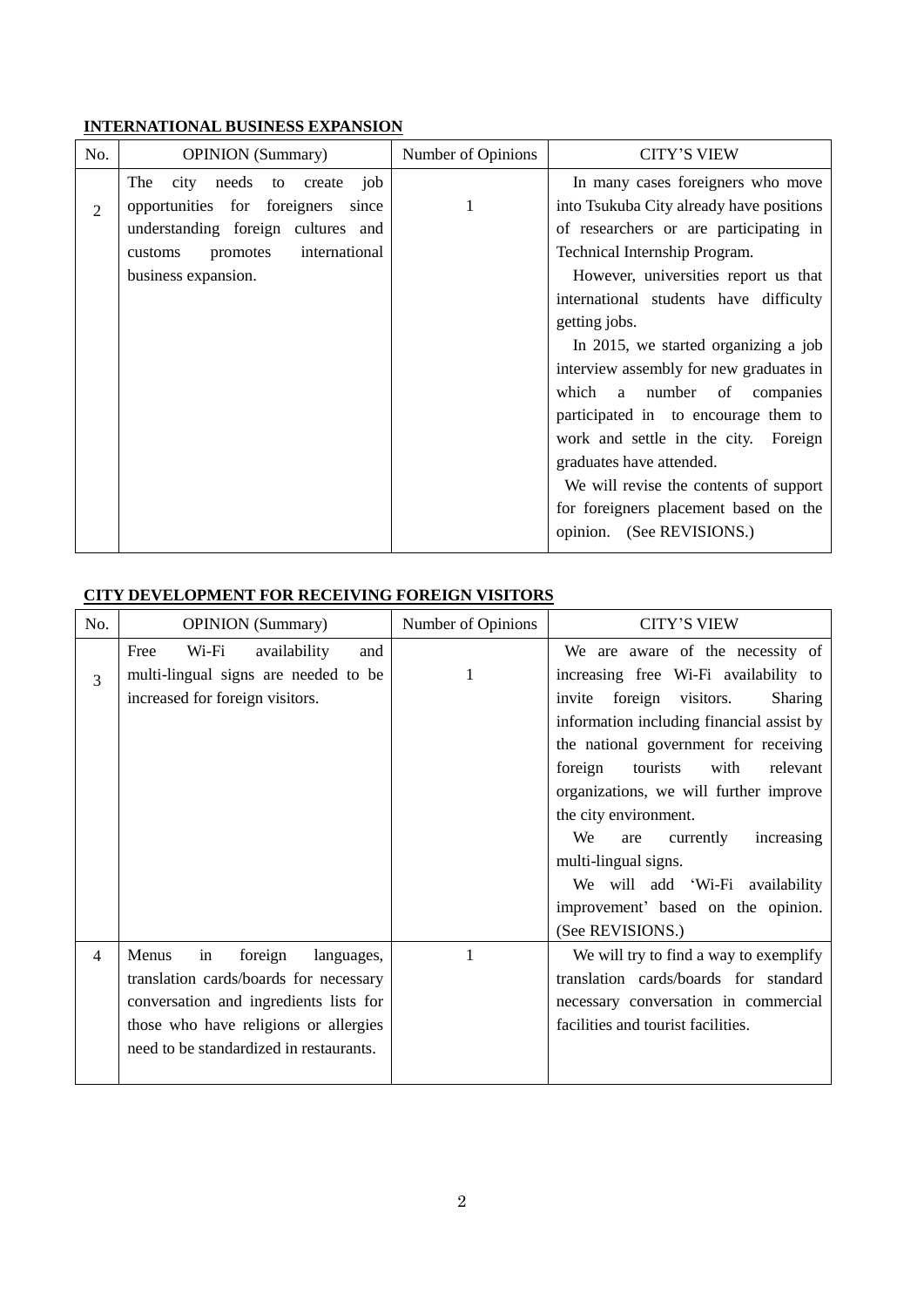| 5 | It can be helpful if highly convenient | English<br>We \<br>currently<br>distribute |
|---|----------------------------------------|--------------------------------------------|
|   | maps highlighting facilities that      | brochures introducing major shops in       |
|   | foreign tourists often use, such as    | Tsukuba City.                              |
|   | restaurants and ATMs are available.    |                                            |
|   |                                        |                                            |
| 6 | duty-free<br>More<br>where<br>shops    | We will try to increase shops where        |
|   | procedures can be done are needed.     | duty-free procedures can be done and to    |
|   |                                        | provide the information cooperating        |
|   |                                        | with relevant organization. We will        |
|   |                                        | add this item in the content.<br>(See      |
|   |                                        | <b>REVISIONS.)</b>                         |
|   |                                        |                                            |

## **OPINIONS ON OTHER ISSUES**

| No. | <b>OPINION</b> (Summary)                                                               | Number of Opinions | <b>CITY'S VIEW</b>                   |
|-----|----------------------------------------------------------------------------------------|--------------------|--------------------------------------|
| 7   | Foreign cuisine food courts (or China<br>towns) are desired to be invited.             |                    | We take this opinion as a reference. |
| 8   | It would be nice to have Islamic<br>mosques, Chinese temples and<br>Chinese festivals. |                    | We take this opinion as a reference. |